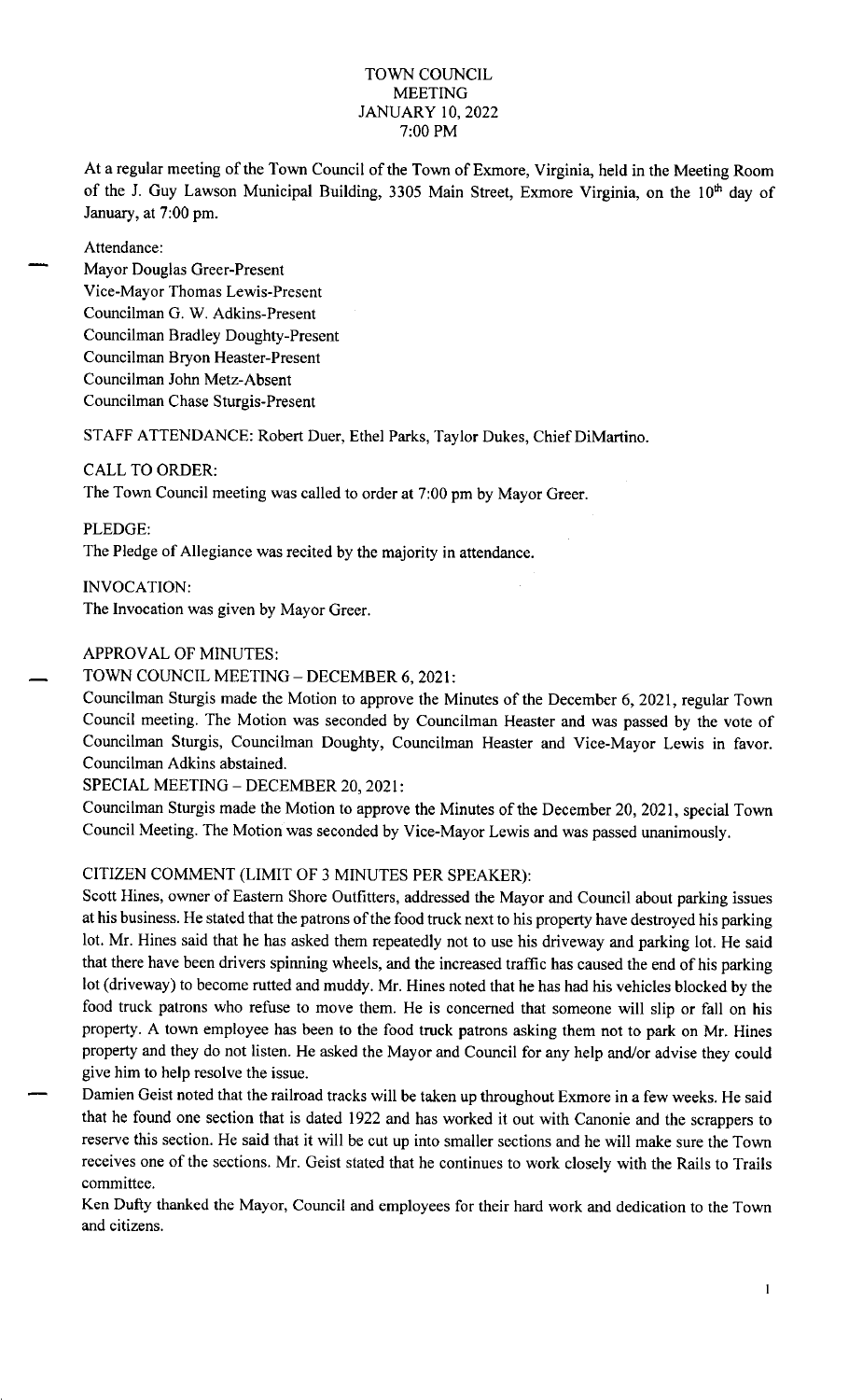TOWN MANAGER'S REPORT - MR. DUER:

Mr. Duer announced one anniversary this month. He said that Captain Zieger will hit the 10-year mark on the 16<sup>th</sup>. The 2 clerk positions have been offered and accepted. One will begin on the 19<sup>th</sup> and the other at the end of this month or February  $1<sup>st</sup>$ .

Both trash trucks have been repaired and are operable.

Congresswoman Luria's office has contacted us with meaningful results that will be discussed in the Sewer Report.

We have ordered the police car (Dodge Charger) that will replace the wrecked Impala.

# FINANCIAL REPORT - MR. DUER:

DECEMBER FINANCIALS:

Total income for the month of December was \$207,135 and the total expenses were \$224,485 for a net loss of \$17,350.

## YTD SUMMARY:

The year-to-date income is \$1,299,895 and expenses are \$1,127,091 for a net year-to-date income of \$172,804.

# NEW BUSINESS:

## 2023 BUDGET:

Mr. Duer noted that the FY 2023 budget is complete, and we need to schedule a work session. The work session is scheduled for February 15 at 7:00 pm.

## OLD BUSINESS:

## UPDATE ON SEWER PROJECT - MR. DUER & MR. DUKES:

Mr. Duer noted that a letter from the USDA Rural Development confirms our approval for loan funds in the amount of \$3,200,000 and grant funds in the amount of \$6,337,000. Congresswoman Luria has spoken to Governor Northam and was able to have \$5,000,000 in grant funds budgeted for Exmore. Mr. Duer urged the Mayor and Council to call our representatives regarding the budgeted grant funds.

#### LOAN/GRANT STATUS:

Mr. Dukes noted that in order to receive the \$3,000,000 loan from the USDA, we have to make connections to the new sewer system mandatory. He said that we have to pass an ordinance regarding the mandatory connections for all property owners in February to keep this project moving forward. Mr. Dukes explained that the User Agreement must be signed by all property owners. He noted that we need to schedule community meetings to educate the public on what to expect when the new system goes live. Mr. Dukes said that we will have to file 800 easements with the County. He said that there is a 10' wide blanket easement on all properties.

#### GRINDER PUMP AGREEMENT:

Mr. Duer asked the Mayor and Council to review the agreement.

# POLICE REPORT - CHIEF DIMARTINO:

Chief DiMartino noted that December was a good month. The Secret Santa raffle made it possible to help 10 families in Town with \$200 gift cards.

The Fireman's Parade went well with no incidents.

Chief DiMartino reported that they have been awarded several equipment grants. He said that they have purchased body cam bluetooths and new street cameras with the grants. He said 4 of the new cameras are license plate readers.

There were 2 reportable crashes in December.

Mr. Dukes noted that we need to adopt the USDA RD ERRR as a substitute for the DHCD Environmental Report. Councilman Sturgis made the Motion to adopt the USDA RD ERRR as a substitute for the DHCD Environmental Report. The Motion was seconded by Councilman Heaster and was passed unanimously.